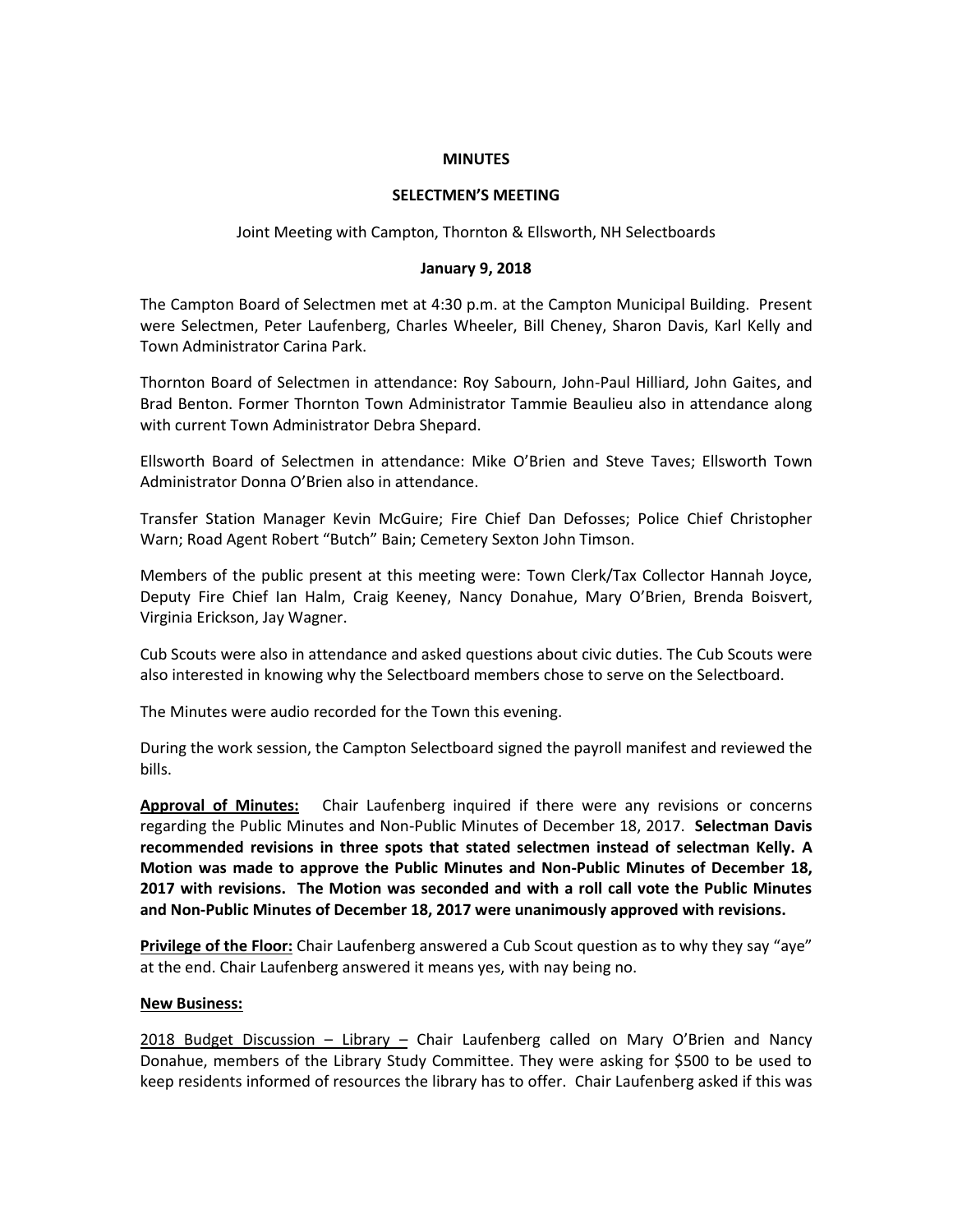in the purview of the study committee. Chair Laufenberg said he doesn't see a problem with approving the \$500 this year but next year they should revisit the study.

2018 Budget Discussion – Cemetery – Chair Laufenberg called on Cemetery Sexton, John Timson. Chair Laufenberg commented the budget looked the same as last year. John Timson agreed. Discussion ensued on a tree that had fallen down and the damage it had caused.

2018 Budget Discussion – Police Department Budget – Chair Laufenberg called on Chief Christopher Warn. The only major change was the retracted expense for a prosecutor. With fuel costs going up Chief Warn commented he does encourage fuel be purchased in Campton; he feels they will still be within the budgeted amount. The uniform line is for potential new officers along with some equipment, for existing officers, which does need to be replaced. The oldest cruiser will need to be replaced at some point. There is a decrease in the office line as some major purchases had already occurred. They were able to save \$4,000 on that line last year. Chair Laufenberg questioned the line on wages for the Chief's salary increase as well as the increase for the executive secretary. Chief Warn replied that over the years he has focused on getting the sworn officer's salaries increased to remain competitive. The administrative assistant's increase was to keep it consistent with what the officers have had (3%). His numbers compare best with Bristol and Woodstock in regards to a wage increase for his position.

2018 Budget Discussion - Highway Department - Chair Laufenberg called on Butch Bain. Mr. Bain said nothing major has changed in his budget. He continued he has no changes that he would like to see. There was discussion on the "sub-contractor" line. The proposed increase is due to good feedback from March for the ditching work performed. Chair Laufenberg asked why this work needs to be subbed out. Mr. Bain said there are a lot of roads that haven't been ditched and the east side of town still needs work. The health insurance line is questioned. Ms. Park said there was a 14% increase in health insurance premiums this year. They also increased the opt-out amount. Mr. Cheney questioned the increase for grading. Mr. Bain answered the truck had some expensive repairs last month. After the last big storm they had another break down. He commented he is trying to "nurse" it through this winter. In the last month they have \$10,000 in bills on that vehicle.

# Correspondence:

Ms. Park told the Selectboard she had a meeting with Certified Computers for an inventory of what they currently have for computers. A lot of towns are going with what they call a Total Care Package. The town could amortize the cost of replacing computers into their contract period. Rather than replace on a cyclical basis they could be replaced at will. The cost would be approximately \$3000 more per year but works out to the same as the cost of computers would be included. This plan offers more flexibility.

Ms. Park continued they haven't made a decision on the CAP program through Primex. The Selectboard needs to keep this on their radar.

Granite State Glass quoted \$5,066 for windows in the Town Clerk building. Ms. Davis said this should go into the budget for next year. Ms. Park will also get a quote from Pemi Glass. It is decided this will not go into the building line but will come out of the Building Fund.

**In Public Session a Motion was made to go into Non-Public Session under RSA 91-A: 3, II (b) regarding personnel. The Motion was seconded and with a roll call vote: Selectman**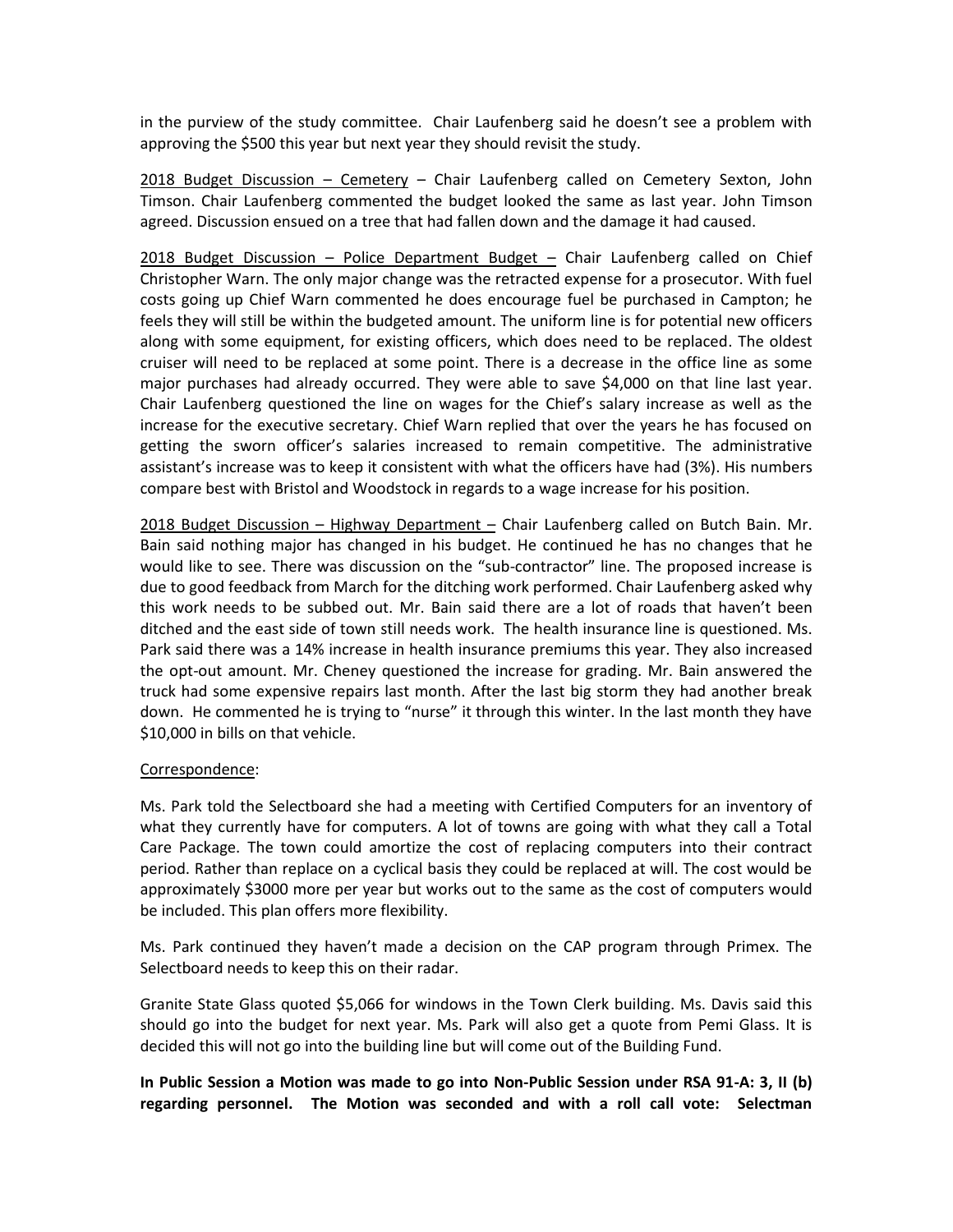**Laufenberg – aye, Selectman Davis – aye, Selectman Kelly– aye, and Selectman Wheeler – aye, the Board went into Non-Public Session at 5:26 p.m. The Board came out of Non-Public Session at 5:48 p.m.**

**Board Concerns and Directives:** Selectmen Kelly asked about FEMA funds and wanted to make sure it goes back into the Highway Capital Reserve for Road Reconstruction as we expended funds for gravel. Chair Laufenberg said they will also be getting Federal funds for the October storm. Ms. Park said she would contact DRA to find out how they appropriate the funds back into the budget. She believes it will be considered Unanticipated Revenue.

Mr. Wheeler asked if there was a mechanism in place to have minutes emailed to people when they ask. Ms. Park responded she can email them to people if they ask but there is nothing set up for this to be done automatically.

**CIP Update**: Chair Laufenberg commented the CIP committee has met three times. During their last meeting they started to delve into some long-term and short-term capital improvements for next year. As they committee is in the initial phase funding for all projects has yet to be determined however the committee does have recommendations for the 2018 budget. They are as follows: command vehicle for the fire department to be purchased out of the capital reserves; International truck to be replaced in part from the heavy equipment fund and the remaining bonded out. The Transfer Station is another area which needs some renovations, CIP committee suggests using capital reserves for this expenditure as well.

As a committee they have decided there are a number of improvements that need to be done on municipal buildings. Moving forward it is recommended a trust fund be established. Capital reserves get used but a trust fund will be established for purchases that are needed based on the CIP. It will allow more flexibility. Capital reserves are for specific purchases whereas a trust fund offers more liquidity.

Chair Laufenberg along with Capital Improvements Plan Committee Member Craig Keeney addressed the issue of storage space and using the upper floor of the town hall for storage.

2018 Intergovernmental Agreement Renewal & Transfer Station 2018 Budget: Chair Laufenberg called on former Thornton TA, Tammy Beaulieu, to discuss warrant articles (fire department). Chair Laufenberg explained the conversation on changing the way the fire department currently operates to a stand-alone fire department and bringing the fire department strictly under the purview of Campton. This had been discussed before and all three towns have indicated this is a direction they would like to explore. They should have a conversation on how they move forward on editing this for future agreement.

Thornton Selectman Roy Sabourn said he hasn't given much thought about an agreement as he was under the impression this would be a warrant article. He continued that the Thornton Board was in favor of doing this.

Chair Laufenberg said there are two driving forces; one the commission isn't functioning due to not being able to find people to serve on it. There are also cost savings. By putting the fire department under just Campton the process (insurances, legal fees) would be stream lined.

It is suggested each town (Campton, Thornton and Ellsworth) establish a subcommittee to work on the process of changing the way the fire department functions.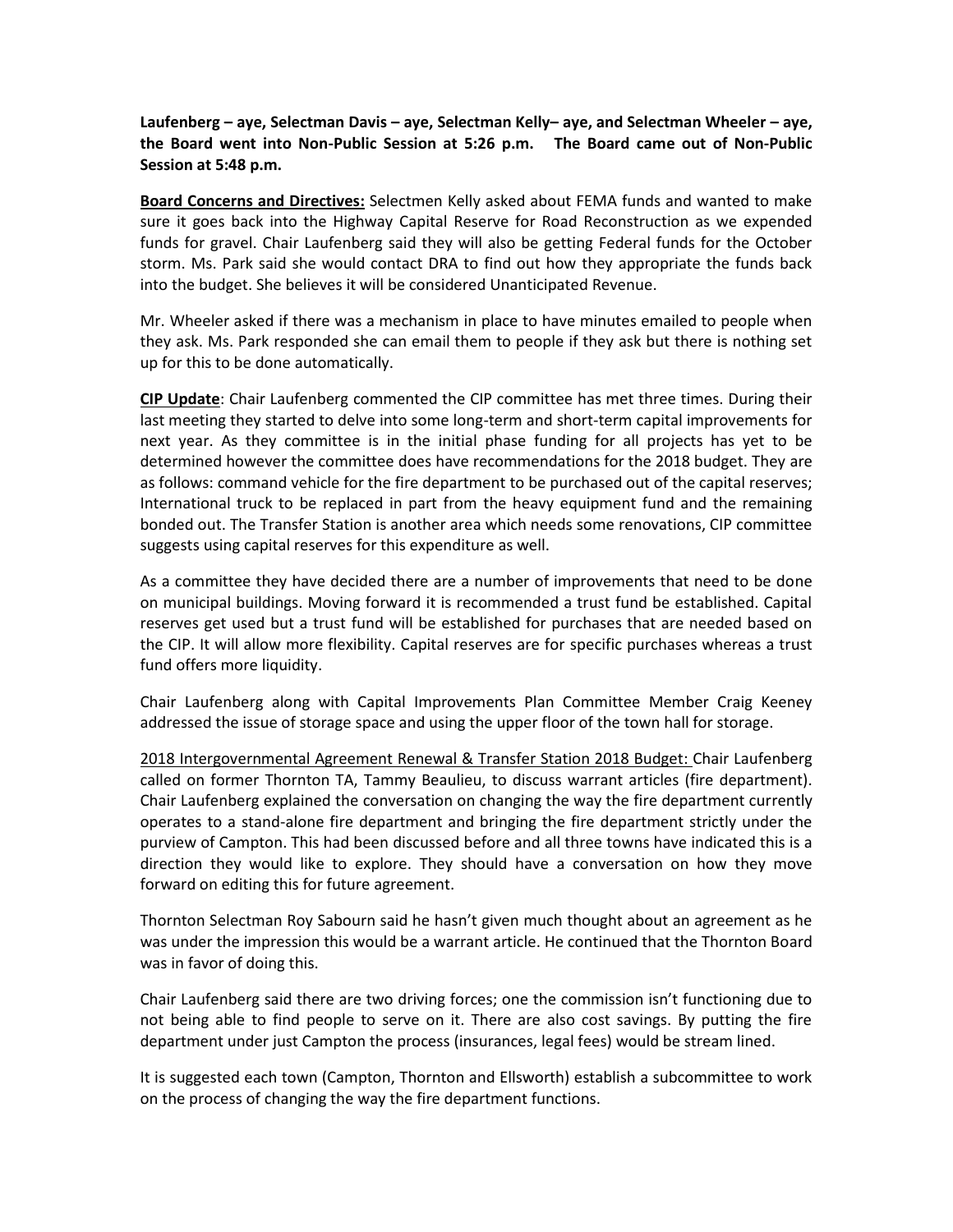Tammy Beaulieu introduced the new Thornton TA, Debra Shepard.

Kevin McGuire, Transfer Station Manager, presented his budget to the Selectboard(s).

Sharon Davis made a motion to approve the Transfer Station's budget with flexibility in the health insurance area. Motion seconded by Selectman Cheney; all in favor.

Mike O'Brien (Ellsworth Selectman) made a motion to approve the Transfer Station's budget with flexibility in the health insurance area. Motion seconded by Selectman Taves; all in favor.

John Gaites (Thornton Selectman) made a motion to approve the Transfer Station's budget with flexibility in the health insurance area. Motion seconded by Selectman Sabourn; all in favor.

Chair Laufenberg said the Intergovernmental Agreement for the Transfer Station needed to be renewed for two years.

Charlie Wheeler made a motion to approve the Intergovernmental Agreement for the Transfer Station. Selectman Davis seconded; all in favor.

Mike O'Brien (Ellsworth Selectman) made a motion to approve the Intergovernmental Agreement for the Transfer Station. Motion seconded by Selectman Taves; all in favor.

Roy Sabourn (Thornton Selectman) made a motion to approve the Intergovernmental Agreement for the Transfer Station. Motion seconded by Selectman Gaites; all in favor.

Discussion on construction work that had been planned for the Transfer Station and problem in getting bids.

2018 Intergovernmental Agreement Renewal & Fire Department 2018 Budget: Fire Chief Dan Defosses shared his budget with the Board. Some changes were made. He added in the base overtime to the regular wage lines. Another change was on the overtime. When the base overtime was adjusted into the normal hours the overtime wasn't removed from the budget. Unemployment expense had previously been budgeted as a percentage; previous to that it had been put into the insurance line leaving the percentage too high. The Treasurer suggested dropping it to \$500. The average has been a little over \$100.

Legal expense was at \$4,000 with the most ever being spent was \$1,500. Insurance line came up a bit due to a life insurance they must offer. Cell phone line is up as each ambulance now has a cell phone due to being able to give more personal information to a hospital over a phone versus using a radio.

Heating fuel is up a bit to help offset any increase in the cost of fuel. Health and safety line is also up due to the cost of physicals. The original proposal was \$770,496; the current proposal is \$762,903. The year was ended with a little over \$27,000 left.

Chief Defosses explained why there was \$27,000 left versus the anticipated \$50,000. Chair Laufenberg asked for the explanation be given to them in writing.

Discussion on radios for the vehicles and whether to spend money on one mobile or one mobile and two portables.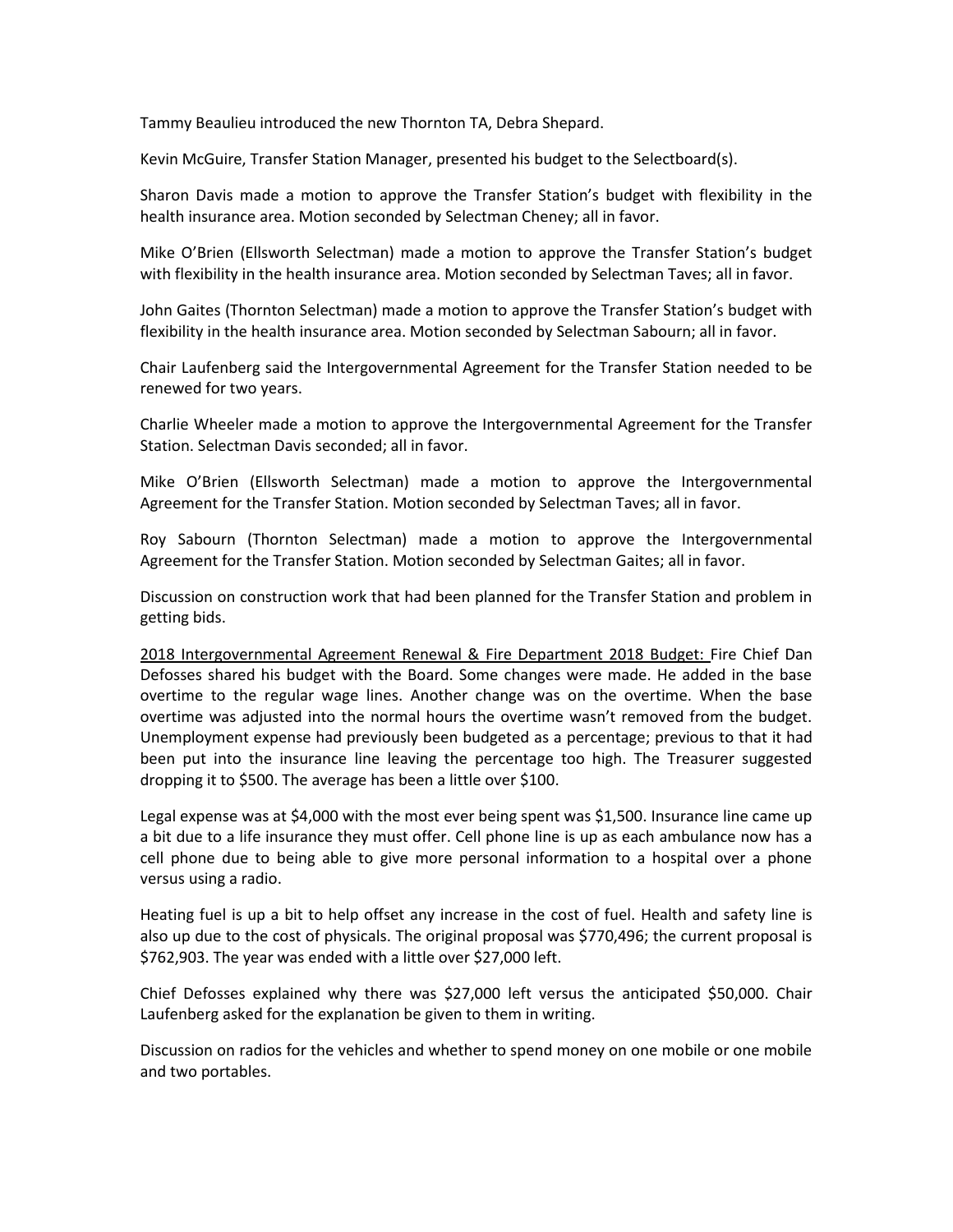Campton Selectboard member, Sharon Davis, made a motion to accept the spending of \$27,150 for the stretcher and radios. Motion seconded by Selectman Wheeler and unanimously approved by the Campton Selectboard.

Ray Sabourn of the Thornton Board of Selectmen made the motion to accept the spending of \$27,150 for the stretcher and radios. Motion seconded by Selectman Benton, and also approved unanimously.

Mike O'Brien of the Ellsworth Board of Selectmen made the motion to accept the spending of \$27,150 for the stretcher and radios. Motion seconded by Selectman Taves, and also approved unanimously.

Sharon Davis made a motion to accept the Fire Department's budget for the amount of \$762,903. Motion was seconded by Selectman Wheeler and approved unanimously Campton Board of Selectmen.

Mike O'Brien of the Ellsworth Board of Selectmen made a motion to accept the Fire Department's budget for the amount of \$762,902. Motion seconded by Selectman Taves and approved unanimously.

Ray Sabourn of the Thornton Board of Selectmen made a motion to accept the Fire Department's budget for the amount of \$762,903. Motion was seconded by Selectman Gaites and approved unanimously.

Chief Defosses updated on the boards on the cost and options of a Chevy Tahoe for the fire department. Discussion regarding whether this items has to go before towns as a warrant article.

Sharon Davis made a motion to enter into an Intergovernmental Agreement (one year January 2018 through end of the year) between Campton, Thornton and Ellsworth. Motion was seconded by Selectman Wheeler and Campton Selectboard voted unanimously to accept the Agreement.

Mike O'Brien made a motion to enter into an Intergovernmental Agreement (one year January 2018 through end of the year) between Campton, Thornton and Ellsworth. Motion was seconded by Selectman Taves and Ellsworth Selectboard voted unanimously to accept the Agreement.

John Gaites made a motion to enter into an Intergovernmental Agreement (one year January 2018 through end of the year) between Campton, Thornton and Ellsworth. Motion was seconded by Selectman Benton and Thornton Selectboard voted unanimously to accept the Agreement.

John Paul Hilliard (Thornton Chairman) said they have enjoyed the cooperation between the three towns. The various agencies respond well to each other and he looks forward to the continued relationship between the three towns.